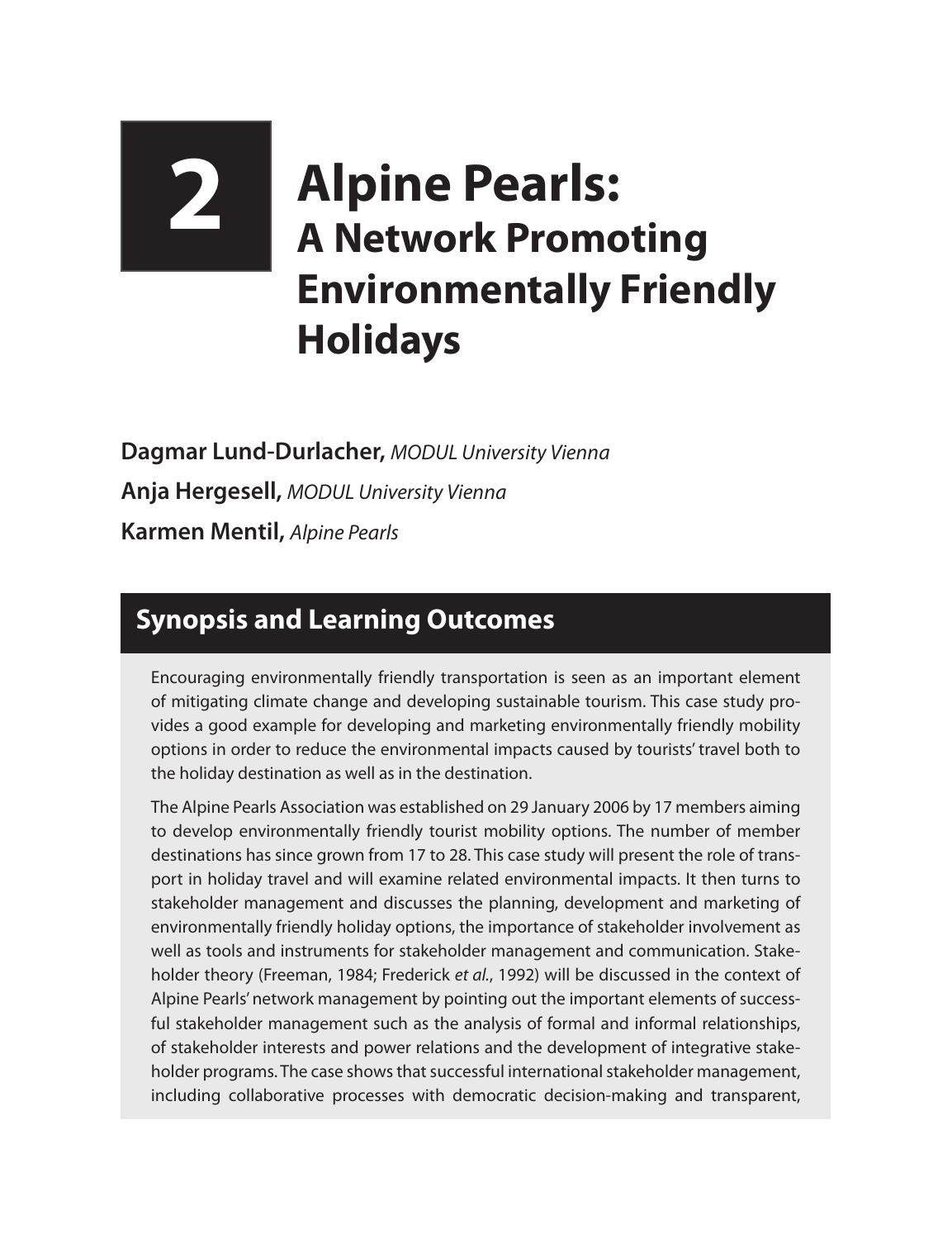respectful and trusting communication, can foster sustainable development beyond individual destinations and increase awareness and demand for environmentally friendly holidays.

After completing this case study, learners should be able to:

- **1** Understand the role of sustainable transportation in the provision of the tourism product.
- **2** Identify stakeholders and their role in delivering a sustainable tourist experience.
- **3** Analyse opportunities and challenges, and develop strategies to involve stakeholders for sustainable tourism development.
- **4** Recognise challenges and barriers to successful stakeholder management.
- **5** Explain the role of communication in successful stakeholder management.

## **Background**

Alpine Pearls is an association of 28 Alpine destinations (see Figure 2.1), of which five are located in Austria, two in France, two in Germany, sixteen in Italy, one in Slovenia and two in Switzerland.



**Figure 2.1:** Member destinations of Alpine Pearls, *Source:* Alpine Pearls (n.d.)